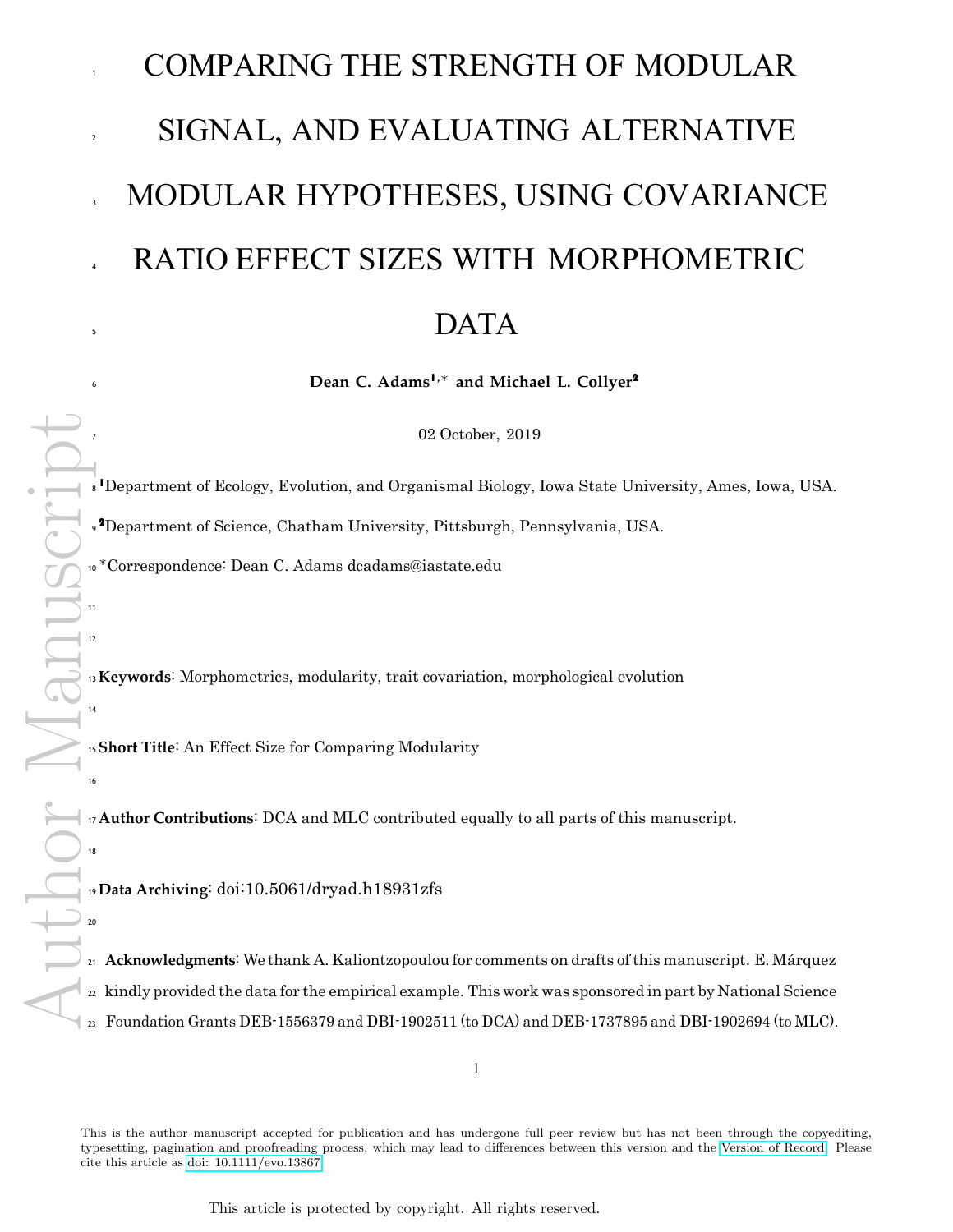## <sup>25</sup> **Introduction**

<sup>26</sup> Characterizing the extent to which phenotypic traits covary, and deciphering the forces that shape patterns <sup>27</sup> of trait covariation, are perennial topics in evolutionary biology. Empirical research has demonstrated <sup>28</sup> that patterns of covariation are unevenly dispersed across traits, with some variables exhibiting high <sup>29</sup> correlations with one another while other traits are more independent (Olson and Miller 1958; Cheverud 1996; <sup>30</sup> Klingenberg 2008; Goswami and Polly 2010). Indeed, studies of morphological integration and modularity 31 are largely concerned with how these trait correlations are distributed, and the extent to which they are <sup>32</sup> driven by developmental, genetic, or functional linkages among traits (Olson and Miller 1958; Wagner 1984). 33 In particular, modularity describes patterns where trait correlations are high within subsets of variables, <sup>34</sup> termed *modules*, and where trait correlations across modules are comparatively weaker (Cheverud 1982; 35 Goswami 2006; Wagner et al. 2007). Patterns of modularity therefore result in sets of semi-autonomous 36 traits, which have the potential to respond di erentially to natural selection, and thus the capacity to 37 promote the evolution of novelty (see Wagner and Altenberg 1996; Wagner et al. 2007; Tokita et al. 2007; Hansen and Houle 2008; Clune et al. 2013).

The past several decades have seen resurging interest in understanding the evolution of modularity, and numerous analytical approaches have been developed for quantifying patterns of modularity in phenotypic <sup>42</sup> datasets (e.g., Magwene 2001; Mitteroecker and Bookstein 2007; Márquez 2008; Klingenberg 2009; Adams <sup>43</sup> 2016; Goswami and Finarelli 2016). Concomitant with these advances is an increasing number of empirical 44 studies that characterize patterns of modularity in distinct phenotypic traits, and across a wide variety of <sup>45</sup> taxa (for recent examples, see: Parsons et al. 2012; Parr et al. 2016; Felice and Goswami 2018; Larouche et al. 2018; Bardua et al. 2019). Likewise, evolutionary biologists have striven to decipher whether patterns <sup>47</sup> of modularity are similar among taxa and traits, and across levels of biological organization (Drake and <sup>48</sup> Klingenberg 2010; Renaud et al. 2012; Sanger et al. 2012; Felice and Goswami 2018; Bardua et al. 2019; <sup>49</sup> Marshall et al. 2019). Some studies have investigated whether patterns of modularity are conserved across <sup>50</sup> taxa (e.g., Goswami 2006; Marshall et al. 2019), however, direct quantitative or statistical comparisons of 51 modularity patterns are generally lacking. We assert that a critical aspect of this endeavor should be to <sup>52</sup> determine whether the *strength* of modularity is similar across datasets. However, to our knowledge, no 53 formal statistical procedure has yet been proposed to accomplish this task.

54

<sup>55</sup> Another key challenge in the study of modularity is identifying which sets of traits represent anatomical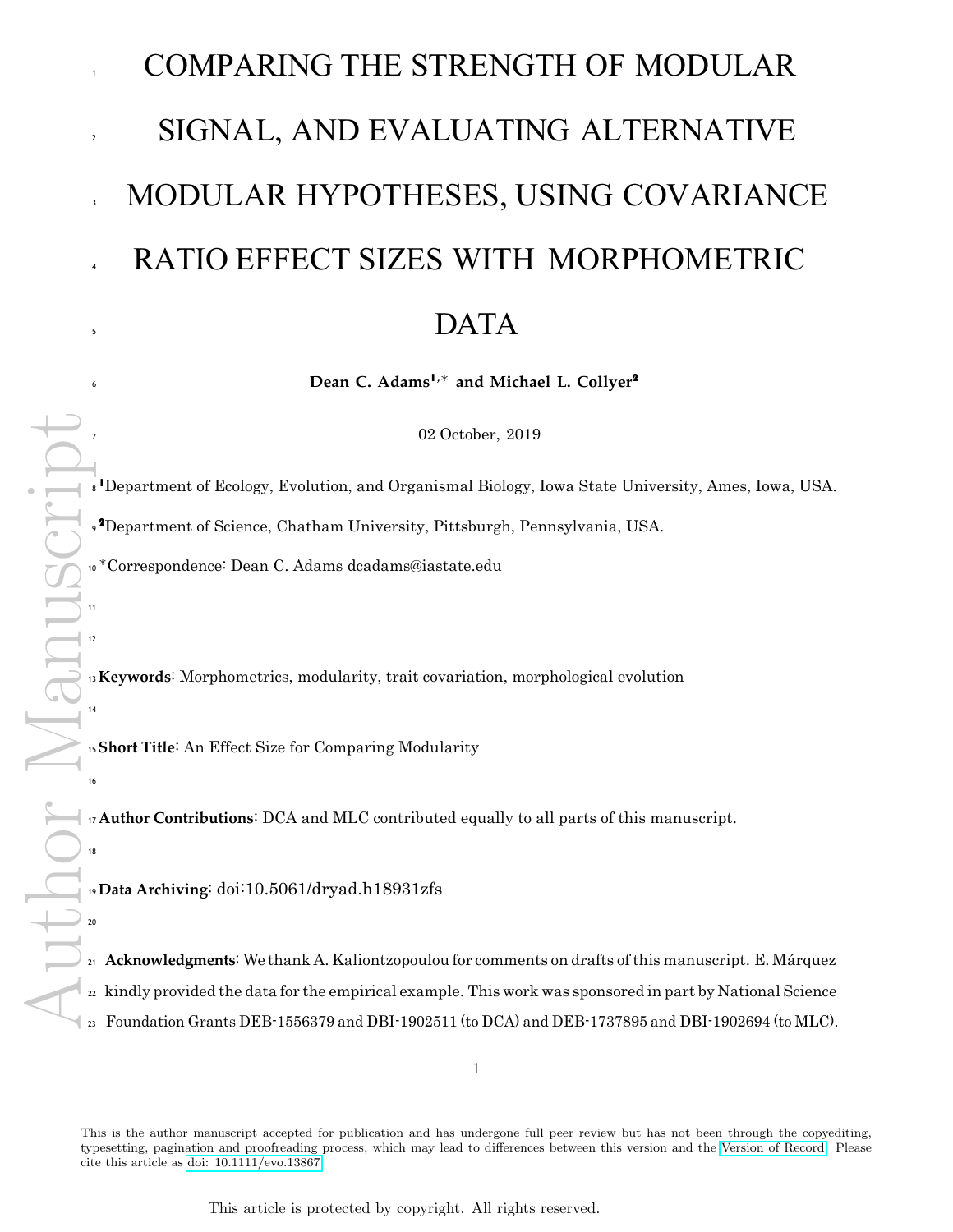<sup>56</sup> modules (Zelditch et al. 1990; Hallgrimsson et al. 2007). Biologically, one expects that traits subjected to 57 common processes may exhibit high correlations with one another, resulting in modular structure (Olson <sup>58</sup> and Miller 1958; Wagner 1984; Cheverud 1996; Goswami and Polly 2010). However, phenotypic traits are <sub>59</sub> influenced by an array of genetic, developmental, and functional forces, not all of which act similarly. Thus, <sup>60</sup> it is reasonable to expect that multiple, competing modular hypotheses may be proposed for the same set of <sup>61</sup> anatomical traits (e.g., Márquez 2008; Goswami and Finarelli 2016; Felice and Goswami 2018; Bardua et  $62$  al. 2019). This then raises the question: which of the alternative modular hypotheses provides the best 63 description of the observed patterns of trait covariation? Several recent attempts to address this problem <sup>64</sup> (e.g., Márquez 2008; Goswami and Finarelli 2016) have greatly sharpened our notions of modularity, and <sup>65</sup> provided insights as to how phenotypic variation may be expected to evolve. For instance, one attempt (MINT: Márquez 2008) uses goodness of fit measures to evaluate alternative modular hypotheses, while another 67 approach (EMMLi: Goswami and Finarelli 2016) uses penalized likelihood indices (AICc) to evaluate the fit of 68 alternative modular hypotheses to the observed trait correlations.

 $70$  Nonetheless, these approaches do not provide a complete analytical toolkit for evaluating alternative modular hypotheses for the full spectrum of phenotypic datasets evolutionary biologists wish to examine. One <sup>72</sup> reason for this is that initial investigations into their performance were relatively limited, and suggested 73 that future improvements or alternatives may be required. For example, simulations revealed that MINT  $74$  tended to identify modular patterns when none existed in the data, suggesting that false positives may <sup>75</sup> be a concern (Márquez 2008: Table 3). Likewise, initial investigations found that EMMLi tended to select <sup>76</sup> highly paramaterized models [Goswami and Finarelli (2016); Goswami pers. comm.], suggesting that it  $77$  may display some degree of model misspecification. However, to date, an evaluation of both approaches 78 under a broad set of plausible scenarios has not been conducted, nor has their performance been directly compared (see below). As a consequence, it remains possible that neither approach provides a reliable means 80 of evaluating patterns of modular structure, thereby reducing one's ability to identify evolutionary trends in 81 trait covariation. Therefore, we suggest that a second pressing analytical need in the study of modularity is the development of robust statistical methods for comparing the strength of modular signal across alternative 83 modular hypotheses for the same dataset.

85 In this article, we develop a single statistical tool that accomplishes both of these tasks. Our approach utilizes 86 a standardized test statistic (an e ect size:  $Z_{CR}$ ) for measuring the degree of modularity between sets of 87 variables, and for comparing these e ect sizes statistically. Our procedure is based on the covariance ratio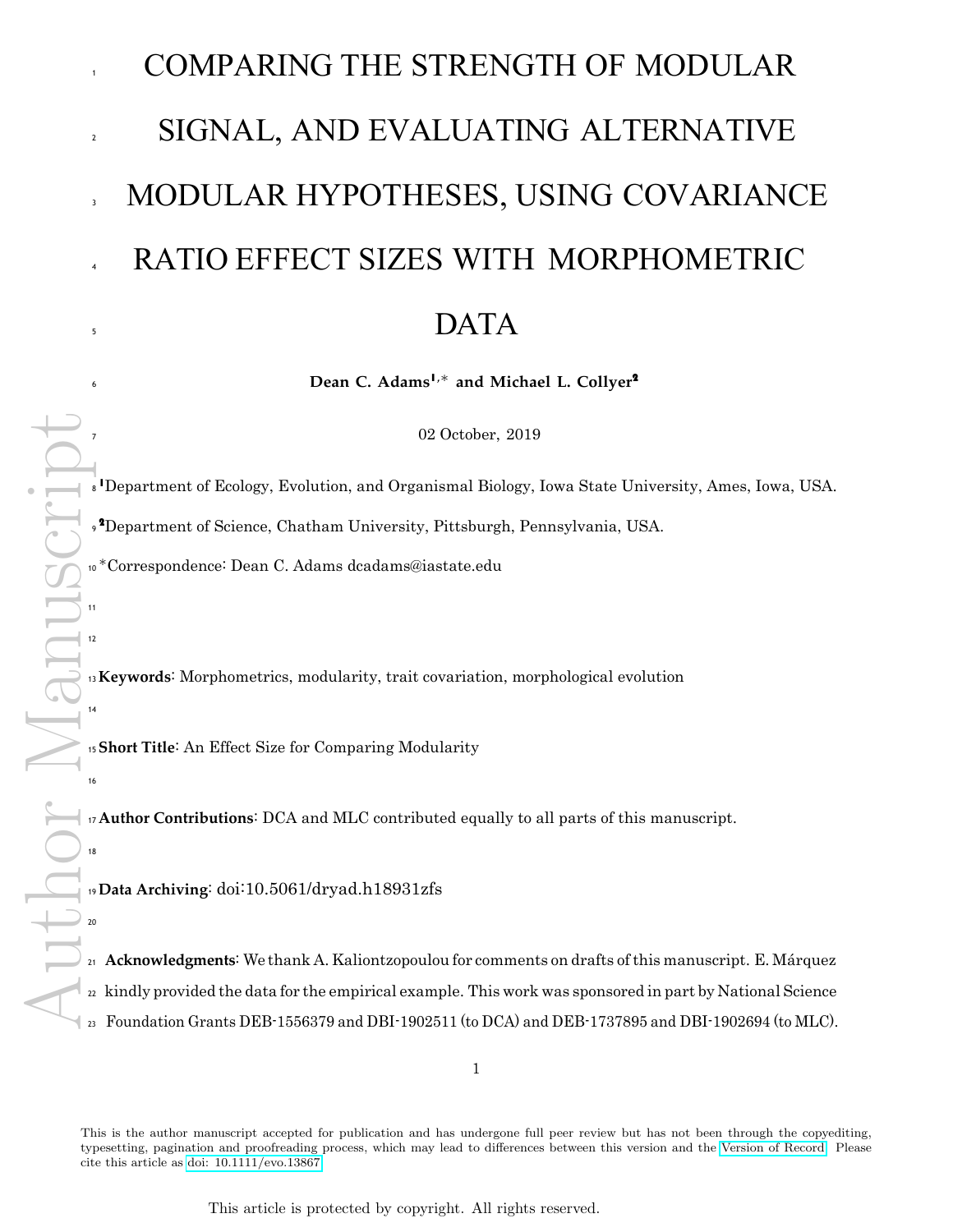88 (Adams 2016), and may be used for comparing the strength of modular signal across datasets, as well as for 89 evaluating patterns of modular signal as defined by alternative modular hypotheses for the same dataset. <sup>90</sup> Using computer simulations we evaluate the statistical properties of tests based on *ZCR*, and find that 91 they display appropriate type I error rates, high statistical power, and low levels of model misspecification. <sup>92</sup> Thus, when modular signal is present, *ZCR* is unlikely to mis-assign that signal to an incorrect modular 93 hypothesis. We then compare these results to those found using two alternative methods for comparing <sup>94</sup> modular hypotheses: MINT (Márquez 2008) and EMMLi (Goswami and Finarelli 2016). We find that both <sup>95</sup> exhibit poor statistical performance (very high false positive rates, and high model misspecification rates), <sup>96</sup> making it challenging to arrive at reliable biological inferences when using these approaches. We illustrate <sup>97</sup> the utility of *ZCR* with an empirical example of mandible shape in sigmodontine rodents, where alternative <sup>98</sup> modular hypotheses, and the strength of modular signal across several species, is compared. Our new method <sup>99</sup> is implemented in R, and is distributed through the package geomorph (Adams et al. 2019). Finally, the  $1_{100}$  method can accommodate future analytical developments for characterizing modular signal as they are 101 developed (see Discussion).

## **Methods**

## **Analytical Development**

*Covariance Ratio E ect Sizes (Z<sub>CR</sub>*): One approach to quantifying the degree of modular signal in morpho-<sup>105</sup> metric datasets is based on the covariance ratio (Adams 2016). This measure is preferable to alternative 106 estimates, such as the RV coe cient (sensu: Klingenberg 2009), because it is insensitive to the number of <sup>107</sup> variables (*p*) and the number of specimens (*n*) (Adams 2016). To calculate the covariance ratio (*CR*), one first concatenates the variables for all modules into an  $n \times p$  matrix (Y). At a minimum, the variables are 109 represented as mean-centered data, implying that they are residuals from an intercept model. However,  $\vert_{110}$  one could also perform additional transformations to the data, such as a phylogenetic transformation (e.g., <sup>111</sup> Garland and Ives 2000; Adams 2014; Adams and Collyer 2018a) to account for non-independence among 112 objects as a result of shared evolutionary history (see Adams and Felice 2014 for a related approach measuring <sup>113</sup> morphological integration in a phylogenetic context). Using this concatenated dataset, the covariance ratio  $\mathbb{I}_{114}$  for the observed data is found as: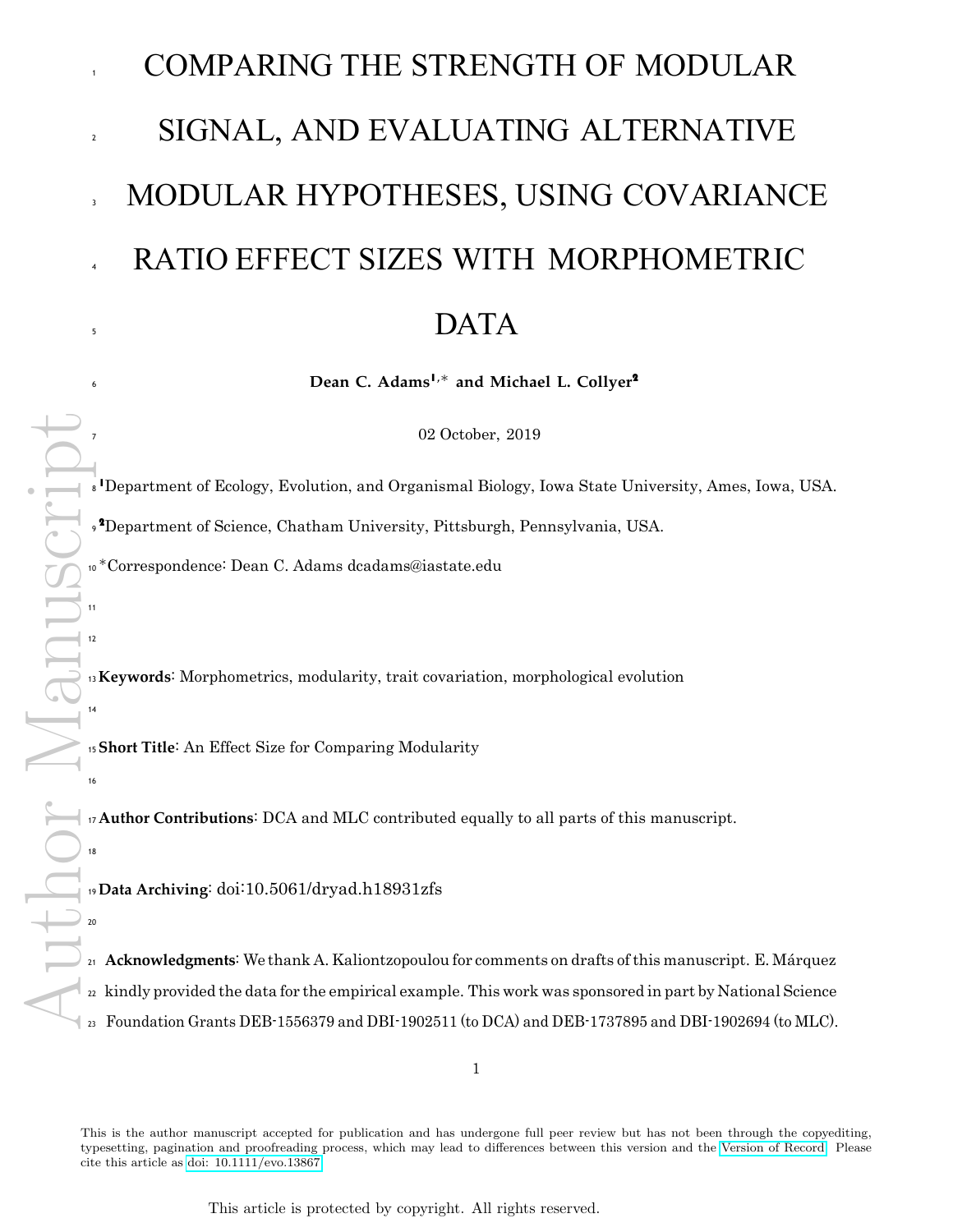$$
CR = \frac{tr(S_{12}S_{21})}{tr(S_{11}^*S_{11}^*)tr(S_{22}^*S_{22}^*)}
$$
\n(1)

115 where  $S_{11}^*$  &  $S_{22}^*$  represent the within-module covariance matrices for each of two modules (with zeroes  $_{116}$  replacing the diagonal elements), and  $S_{21} = S_{12}^T$  represents the covariation between modules  $Y_1$  and  $Y_2$ . 117 For datasets containing more than two modules, the *CR* coe cient is calculated for each pair of modules, 118 and the average pairwise *CR* coe cient is used (see Adams 2016). Empirically, the *CR* coe cient has a <sup>119</sup> lower limit of 0, an expected value of 1 when there is no modularity, and values greater than 1 are also <sup>120</sup> possible if covariances between module variables exceed covariances within modules. Thus, *CR* values that 121 are closer to 0 describe datasets with a relatively greater degree of modularity, while *CR* values closer to <sup>122</sup> 1 describe datasets with less modular signal. To evaluate *CR* statistically, a resampling procedure that <sup>4</sup><sup>123</sup> randomly assigns variables to modules is used, and in each iteration a *CR<sub>rand</sub>* is obtained under the null <sup>124</sup> hypothesis of no modularity. The observed value, *CRobs*, is then compared to the empirically-generated <sup>125</sup> sampling distribution of *CRrand* values to evaluate significance (for details see: Adams 2016). 126

127 The permutation procedure above is su cient to statistically determine whether the degree of modular signal is greater than expected by chance for a single dataset, but evaluating modular signals across datasets  $_{129}$  requires a standardized e ect size to ensure statistical comparability. To accomplish this, we make use  $\blacksquare$ <sup>130</sup> of prior theoretical developments for e ect sizes obtained from statistics from multivariate data and their <sup>131</sup> empirical sampling distributions (Collyer et al. 2015; Adams and Collyer 2016). Previous studies used residual <sup>132</sup> randomization in permutation procedures (RRPP) to generate sampling distributions. The important insight 133 from Collyer et al. (2015) was that a permutation-based e ect size may be obtained from any observed test 134 statistic, found in relation to the mean and standard deviation of its empirical sampling distribution obtained <sup>135</sup> from RRPP. Although the resampling procedure for generating sampling distributions of the *CR* statistic is 136 di erent than RRPP, the concept of using the random outcomes to evaluate the size of the observed e ect is 137 the same. Thus, for the case of the covariance ratio, this e ect size is obtained as:

$$
Z_{CR} = \frac{CR_{obs} - \hat{\mu}_r}{r}
$$
 (2)

<sup>138</sup> where *CRobs* is the observed covariance ratio for the dataset, *µ*ˆ*<sup>r</sup>* is the expected value of *CR* under the

This article is protected by copyright. All rights reserved.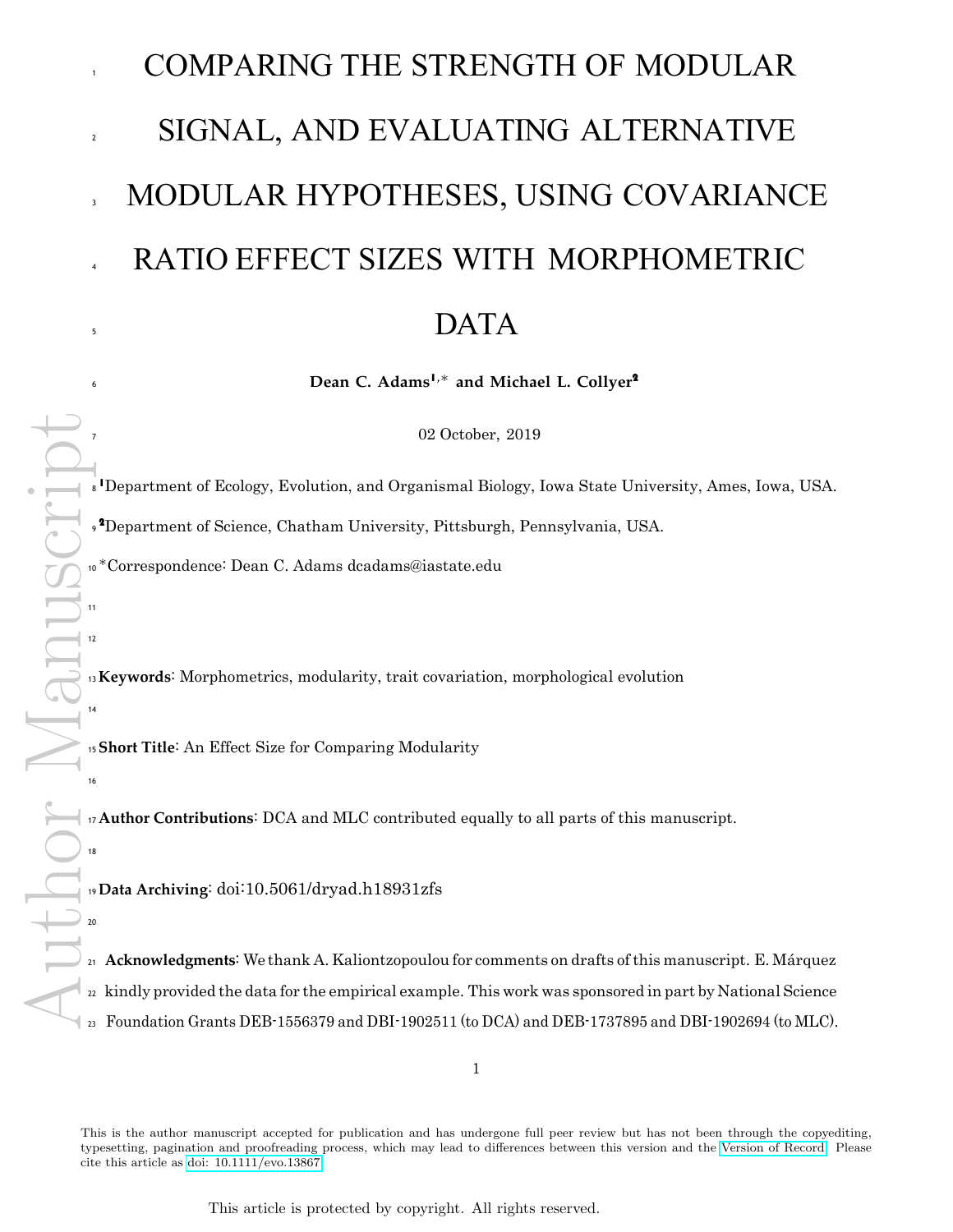null hypothesis of no modularity (found as the mean of the empirical sampling distribution), and ˆ*<sup>r</sup>* is the standard error of the mean, found as the standard deviation of the empirical sampling distribution. Note that the calculation of *ZCR* is the same regardless of how many modules are represented, because *CRobs* in equation 2 represents the average *CR* value obtained across all pairs of modules (see Adams 2016). One should recognize that more negative values of *ZCR* represent greater modular signal, because when modular signal is present, *CRobs* will be less than *µ*ˆ*r*.

145

Author Manuscript Importantly, it can be shown that *ZCR* is normally distributed, and thus represents a valid standardized 147 e ect size. To demonstrate this property we performed a simulation experiment, where 500 multivariate datasets were generated at a given *n* and *p*, and with all variates drawn from a normal distribution: N (0*,* 1). Next, variables were randomly assigned to modules, and both the *CR* and *ZCR* were obtained from each dataset, with *ZCR* obtained using 999 permutations. The mean and standard deviation of *ZCR* across the 500 datasets were then calculated, and the sampling experiment was repeated across differing levels of *n* and *p*. As is clear from Fig. 1, under the null hypothesis of no modularity (i.e., a random association of 153 variables to modules), the covariance ratio e ect size exhibits a constant expected value near zero, and <sub>154</sub> constant variance (inferred from the constant confidence interval) across the entire spectrum of sample sizes (*n*) and variable number (*p*). Furthermore, the distribution of *ZCR* values from the 500 datasets for any set of simulation conditions was also found to be normally distributed (Results not shown). Thus,  $Z_{CR}$  represents  $_{157}$  a valid standardized e ect size that characterizes the strength of modular signal in morphometric datasets.

<sup>159</sup> *A Two-Sample Z-Score for Comparing Modular Signals*: Once the degree of modular signal has been 160 characterized, one may wish to evaluate hypotheses that compare multiple e ect sizes. For hypotheses 161 of modularity, this is particularly useful in two biological contexts. First, it may be of interest to <sup>162</sup> determine whether the *strength* of modular signal is greater in one dataset as compared to another. To 163 date, no explicit analytical approach has been proposed to statistically compare the strength of modular 164 signal across datasets, though some studies have evaluated whether general patterns of modularity are <sup>165</sup> conserved across taxa (e.g., Goswami 2006; Sanger et al. 2012; Marshall et al. 2019). Second, if several 166 alternative modular hypotheses have been proposed for the same structure (based on developmental, 167 genetic, or functional grounds), it may be of interest to characterize the degree of modular signal 168 under each of these hypotheses and determine which provides the best description of the observed pat-<sup>169</sup> terns of morphological covariation (see Márquez 2008; Goswami and Finarelli 2016; Felice and Goswami 2018).

170

158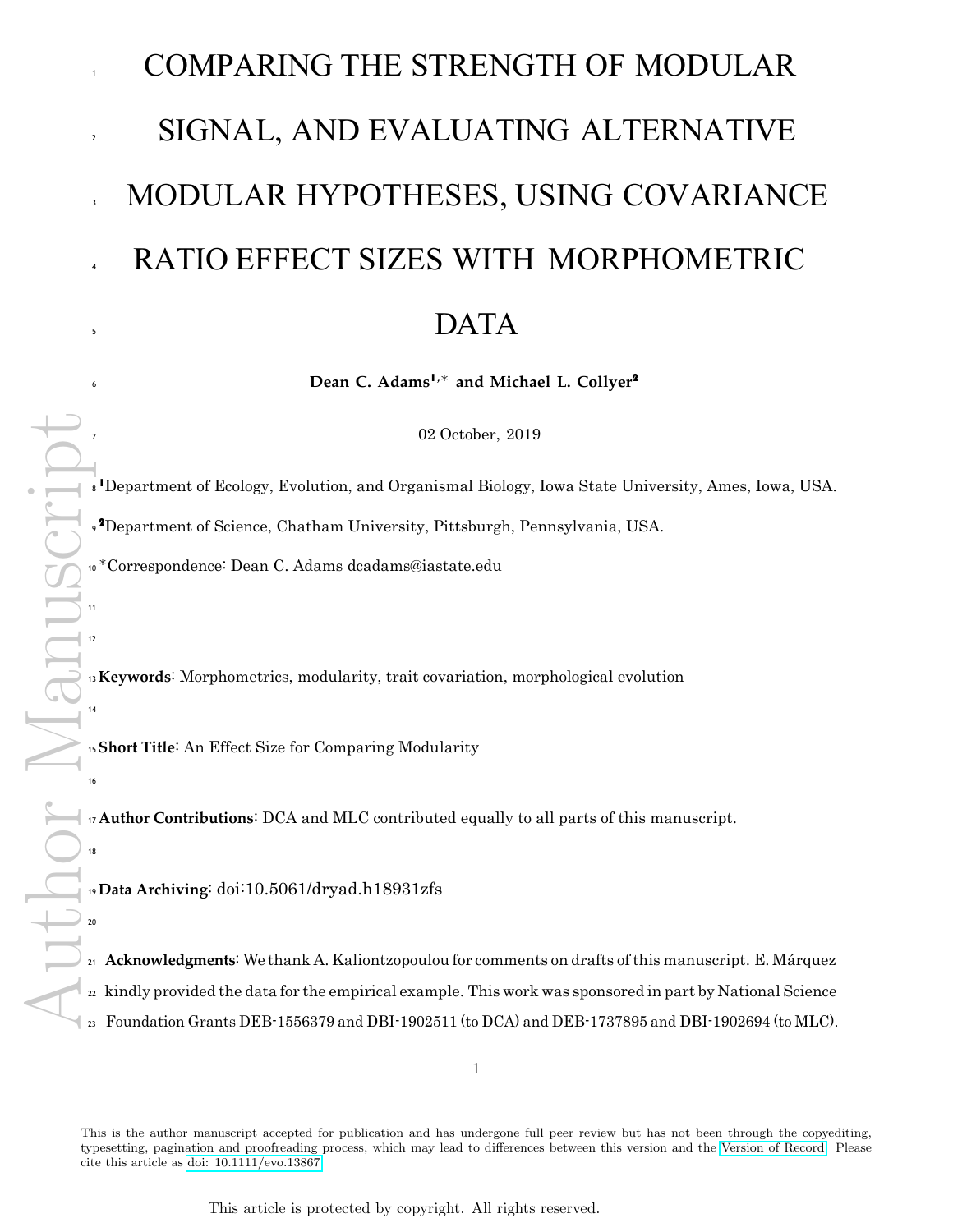

189x221mm (96 x 96 DPI)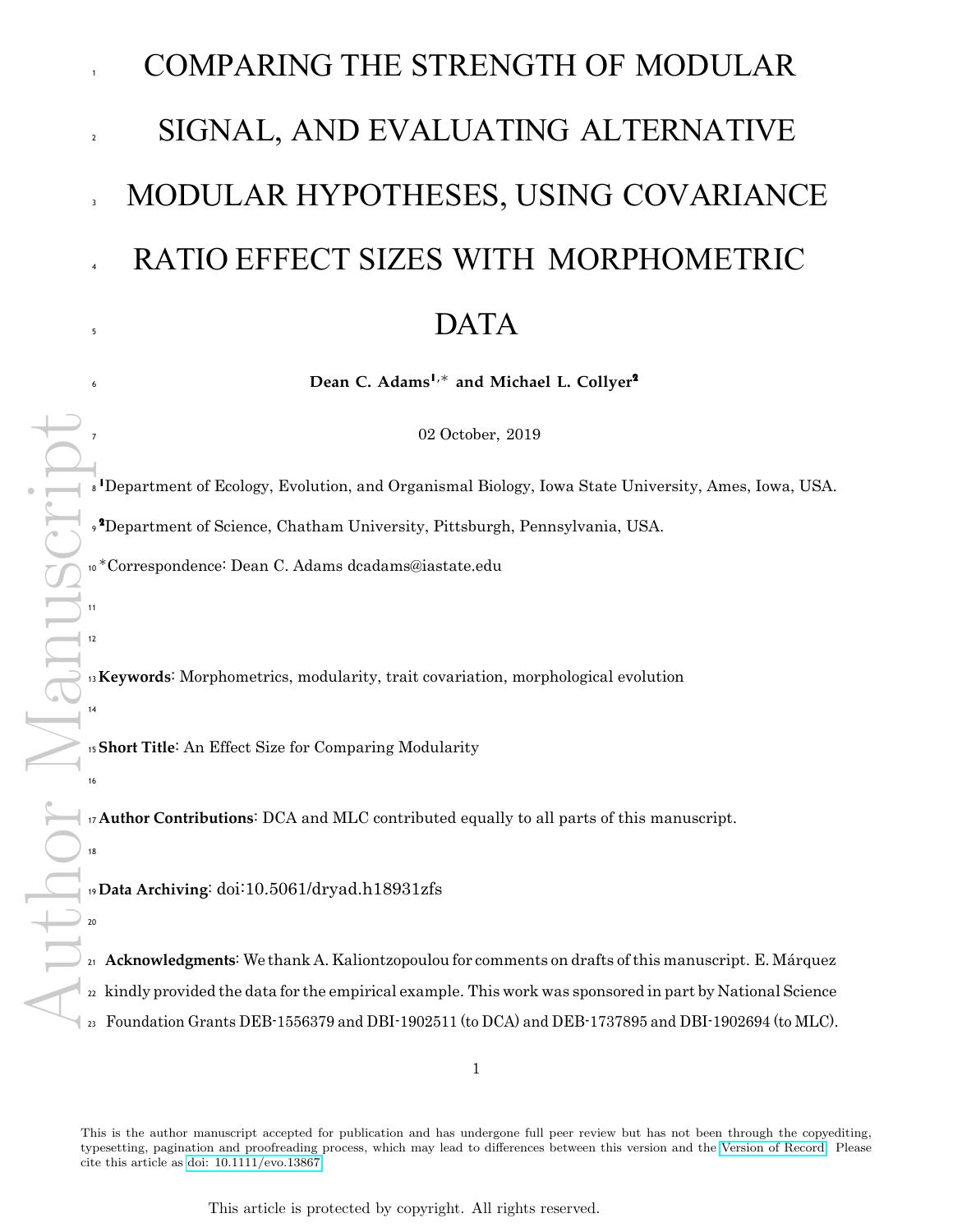

188x229mm (96 x 96 DPI)